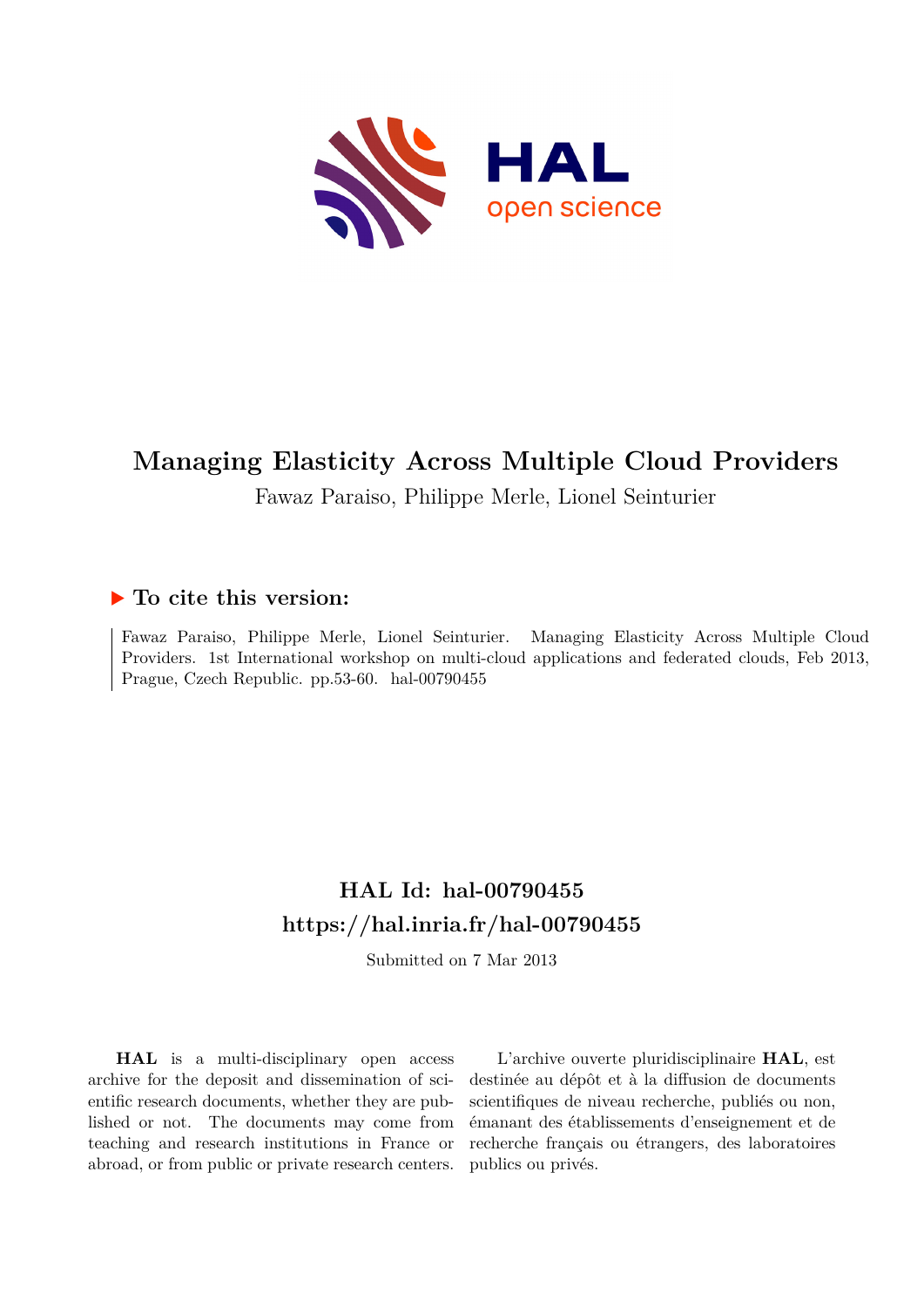# **Managing Elasticity Across Multiple Cloud Providers**

Fawaz Paraiso University of Lille & Inria Lille - Nord Europe LIFL UMR CNRS 8022, France fawaz.paraiso@inria.fr

Philippe Merle University of Lille & Inria Lille - Nord Europe LIFL UMR CNRS 8022, France philippe.merle@inria.fr

Lionel Seinturier ∗ University of Lille & Inria Lille - Nord Europe LIFL UMR CNRS 8022, France lionel.seinturier@inria.fr

# **ABSTRACT**

In the context of cloud computing, elasticity is the capacity to scale computing resources up and down easily. Currently, most Platforms as a Service (PaaS) manage application elasticity within a single cloud provider. However, the not so infrequent issue of cloud outages has become a concern that hinders the availability of cloudbased applications. The most promising solutions to this issue are those based on the federation of multiple clouds. In this paper, we present a *Multi-Cloud-PaaS* architecture. We show how this architecture can be used for managing elasticity across multiple cloud providers.

## **Categories and Subject Descriptors**

H.4 [**Cloud Computing Architecture**]: Multi-Cloud; D.2.11 [**Software Architectures**]: Data abstraction—*Elasticity, Dynamic Load Balancing*

### **General Terms**

Design

## **Keywords**

Multi-Cloud, PaaS, Elasticity, High availability, Dynamic load balancing.

## **1. INTRODUCTION**

Cloud computing allows companies to respond to business opportunities more quickly, without the cost of buying, managing, and maintaining their own computing infrastructure. Cloud computing brings a way to innovate and transform Information Technology (IT) into a set of flexible services that enable a more agile approach than what is possible with traditional computing models. The Infrastructure as a Service (IaaS) layer orchestrates virtualized infrastructures and provides a better utilization of resources (cpu, disk, memory, network, etc.). On the top of IaaS, the Platform

*MultiCloud'13,* April 22, 2013, Prague, Czech Republic.

as a Service (PaaS) layer supports the development and management of applications. The Software as a Service (SaaS) layer is the application model deployed with PaaS. Cloud computing is a delivery model for IT that provides *elasticity*<sup>1</sup> , agile services in an on-demand and pay-as-you-go fashion. Due to its flexibility in provisioning and using services, Cloud computing can optimize IT investment [2], application *availability*<sup>2</sup> and scalability.

These characteristics and benefits make Cloud computing an essential part of the IT infrastructure of many companies. However, as [14] and [15] have already noted, the Cloud computing model is not without service unavailability. A series of news [16, 17, 18] and papers [19, 20, 15, 21] have pointed cloud provider outages. For instance, Table 1 summarizes a list of recent outages classified by cloud provider. Table 1 underlines only the outages that have an high impact and that put services offline for at least one hour. According to a recent report by the International Working Group on Cloud computing Resiliency [22], a total of 568 hours of downtime at thirteen well-know cloud services since 2007 caused financial damage of more than US\$71.7 million. The average unavailability of cloud services is 7.5 hours per year, amounting to an availability rate of 99.9%, according to the group preliminary results. These results are far from the expected reliability of mission critical systems (99.999%). As a comparison, the service average unavailability for electricity in a modern capital city is less than 15 minutes per year [23]. The impact of 0.099% unavailability costs US\$71.7 million. Besides this economic impact, the downtime also affects millions of end-users. Of course, downtime costs money and dammage, unfortunately protect systems against downtime with 99.999% of availability is not free. Some cloud providers [24, 25, 26] propose several distributed data centres to minimise failure. However, vendor lock-ins (switching cost, etc.) are still a potential risk in the context of a single cloud provider. Additionally their solutions are not effective when all data centres are down. Although most cloud providers today claim to bring availability, but in reality, it is reasonable to assume that even major players [24, 25, 27, 26, 28] have faced availability problems.

In addition, many criteria [29, 30] can be taken into account when choosing the right platform, since most of the time no single cloud provider can meet all the needs. Federating multiple clouds and brokering resources between these different clouds is a solution of choice for these specific needs [31, 32].

To overcome these difficulties, we propose in this paper MCP, a Multi-Cloud-PaaS solution that focuses on the management of

<sup>∗</sup> IUF - Institut Universitaire de France

Permission to make digital or hard copies of all or part of this work for personal or classroom use is granted without fee provided that copies are not made or distributed for profit or commercial advantage and that copies bear this notice and the full citation on the first page. To copy otherwise, to republish, to post on servers or to redistribute to lists, requires prior specific permission and/or a fee.

Copyright 2013 ACM 978-1-4503-2050-4/13/04 ...\$15.00.

<sup>&</sup>lt;sup>1</sup>*Elasticity* is the capability to rapidly provision, in some cases automatically, to quickly scale out, and rapidly release resources [1]. <sup>2</sup> *Availability* is a degree to which applications and resources are in an operable and committable state at the point in time when they are needed [3].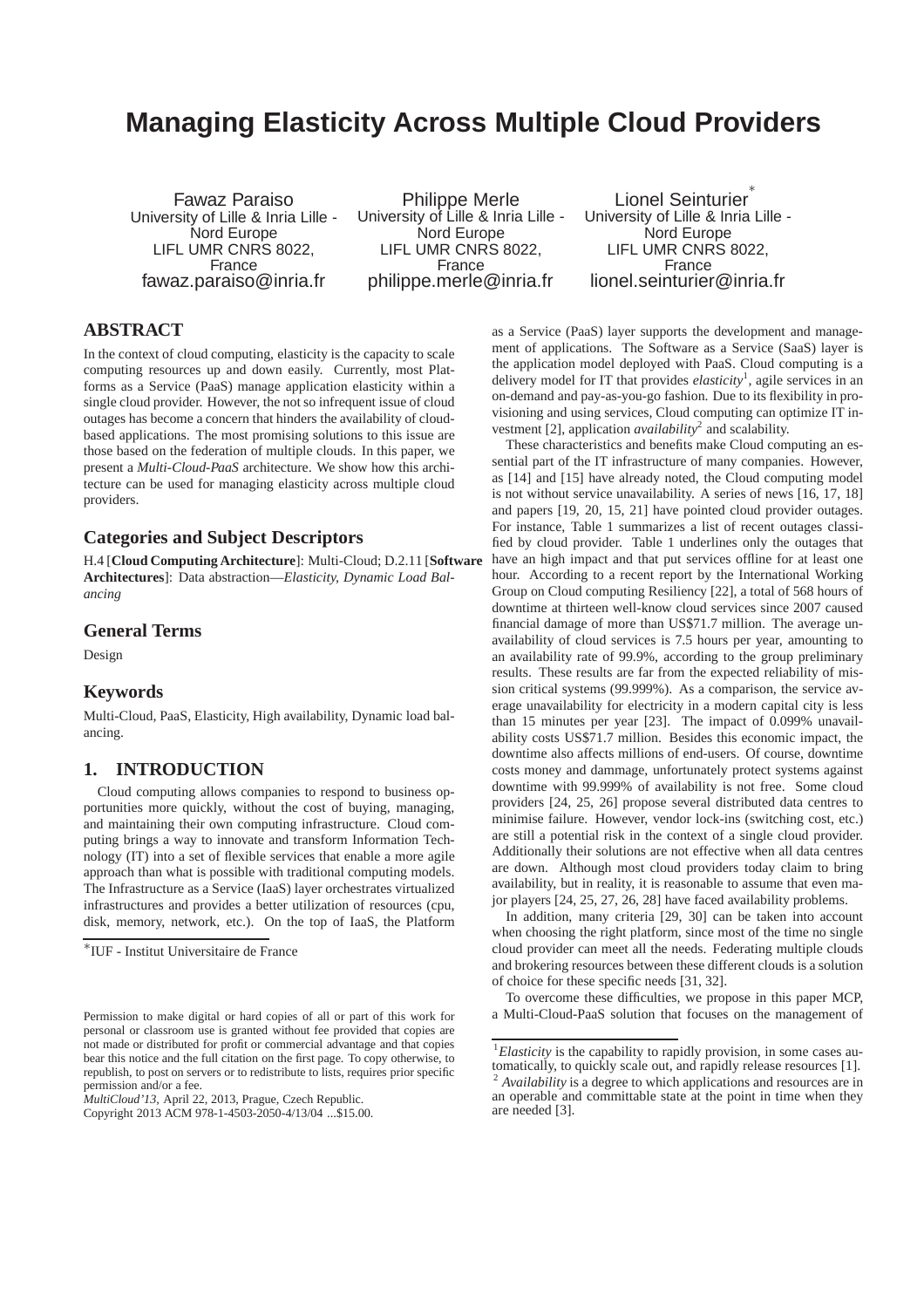#### **Table 1: List of Cloud Outages**

|                        | <b>Cloud outages</b>                                                                                                                                                                                      |                  |                                                                                                             |
|------------------------|-----------------------------------------------------------------------------------------------------------------------------------------------------------------------------------------------------------|------------------|-------------------------------------------------------------------------------------------------------------|
| <b>Cloud Providers</b> | What happened & Why                                                                                                                                                                                       | When             | What impact                                                                                                 |
| Amazon                 | [4] The event was triggered during a large scale electrical storm which swept<br>through the Northern Virginia area.                                                                                      | 29 June 2009     | Offline for 5 hours and 30 minutes.<br>$Com-$<br>panies affected: Netflix, Instagram, Pinterest,<br>Heroku. |
|                        | [5] The loss of power was caused by an electrical ground fault and short circuit in<br>a major power distribution panel that interrupted power to some instances in this<br>particular availability zone. | 4 and 8 May 2010 | Offline for 7 hours. Data loss for small num-<br>ber of users.                                              |
|                        | [6] The problems are focused on Elastic Block Storage (EBS), which provides<br>block level storage volumes for use with Amazon EC2 instances.                                                             | 21 April 2011    | Offline for more than 10 hours. Companies<br>affected: reddit, Quora, HootSuite.                            |
|                        | [7] A power outage at an Amazon Web Services data center in North Virginia<br>knocked some customers offline.                                                                                             | 30 June 2012     | Offline for more than 5 hours. Companies<br>affected: Netflix, Instagram, Pinterest, Hot-<br>Suite, Heroku. |
|                        | [8] The Amazon Elastic Load Balancing (ELB) Service down in US-East region<br>affected the applications using the ELB.                                                                                    | 25 December 2012 | Offline for more than 23 hours. Companies<br>affected: Netflix.                                             |
| Windows Azure          | [9] A networking problem during a routine software update interfered with hosted<br>project deployment.                                                                                                   | 13 March 2009    | Offline for 22 hours.                                                                                       |
|                        | [10] It is caused by a software bug. The time calculation was incorrect for the<br>leap year.                                                                                                             | 29 February 2012 | Offline for more than one hour.                                                                             |
| Rackspace              | [11] A power outage at a data center that caused it.                                                                                                                                                      | 29 June 2009     | Offline for about one hour.                                                                                 |
| Heroku                 | [12] Amazon outage affected Heroku.                                                                                                                                                                       | 29 June 2009     |                                                                                                             |
| Salesforce.com         | [13] No explanation of what went wrong.                                                                                                                                                                   | 4 January 2010   | Offline for about one hour and 15 minutes.                                                                  |

elasticity through multiple cloud providers using dynamic provisioning. The MCP architecture is composed of load balancer, node provisioning, monitoring, workload manager and controller components. MCP helps developers to create elastic applications by reducing the complexity of managing multiple different cloud architectures.

The remainder of this paper is organized as follows. In Section 2 we present the motivation of our work. Next, Section 3 describes the architecture promoted by our solution, the integration with existing IaaS/PaaS, and the implementation details of our platform. Then, Section 4 describes some preliminaries evaluation of the load balancer. Section 5 presents and discusses the limitations of this work. Section 6 compares our platform with the state-of-the-art, while Section 7 concludes this paper and presents future work we intend to address.

## **2. MOTIVATION**

As a motivating scenario that will be used later in Section 4, let us consider an IT company in charge of a  $3$  network in a bank with several agencies. Let us suppose that each camera captures at least one image every  $\delta t$  seconds and sends it in JPG format to a remote server. An application is responsible for checking if the camera sends the image on time and if the JPG format is correct. The application generates an alert message if the camera does not work properly. The IT company deploys the application on a single cloud provider. Fault-tolerance, high availability, resources low cost, and scalability are essentials prerequisites for this application. Thereby, in order to meet the application requirements, the following are questions that the IT company has. How to choose the right cloud platform that meets the application needs? What if the entire data center looses electrical power? What if the data center is de-

stroyed by floods or fire? What if the data center has another kind of outage? At a first glance, these questions point out the limits of what a single cloud provider can deliver. For this reason, managing elasticity across multiple cloud providers is the better way to guarantee high availability when outages occur.

To cope with this variety of requirements and needs, we advocate what the following three main challenges need to be addressed in order to manage elasticity across multiple cloud providers.

#### *High availability.*

To ensure the availability despite these outages, multiple instances of the application should be deployed and launched on different cloud providers with a load balancer service to distribute requests among instances of the application.

#### *Automate elasticity through multiple clouds.*

With a single cloud provider, when an outage takes in all data centres, resource provisioning is not possible. Cloud elasticity is essential to accommodate the scale (up and down) on demand. A possible solution to avoid outages is to automate the cloud elasticity across different cloud providers.

#### *Transparency.*

Each cloud provider has his own API to manage elasticity. The aim is to provide an abstraction support to hide certain aspects of elasticity management to the application developers so that they need only be concerned with the design of their applications.

This paper provides a solution to these challenges, called Multi-Cloud-PaaS (MCP).

#### **3. MULTI CLOUD PAAS DESIGN**

In this section we present the MCP platform. We begin by presenting the platform architecture. Next, we describe the implemen-

<sup>&</sup>lt;sup>3</sup>CCTV http://en.wikipedia.org/wiki/Closed-circuit\_television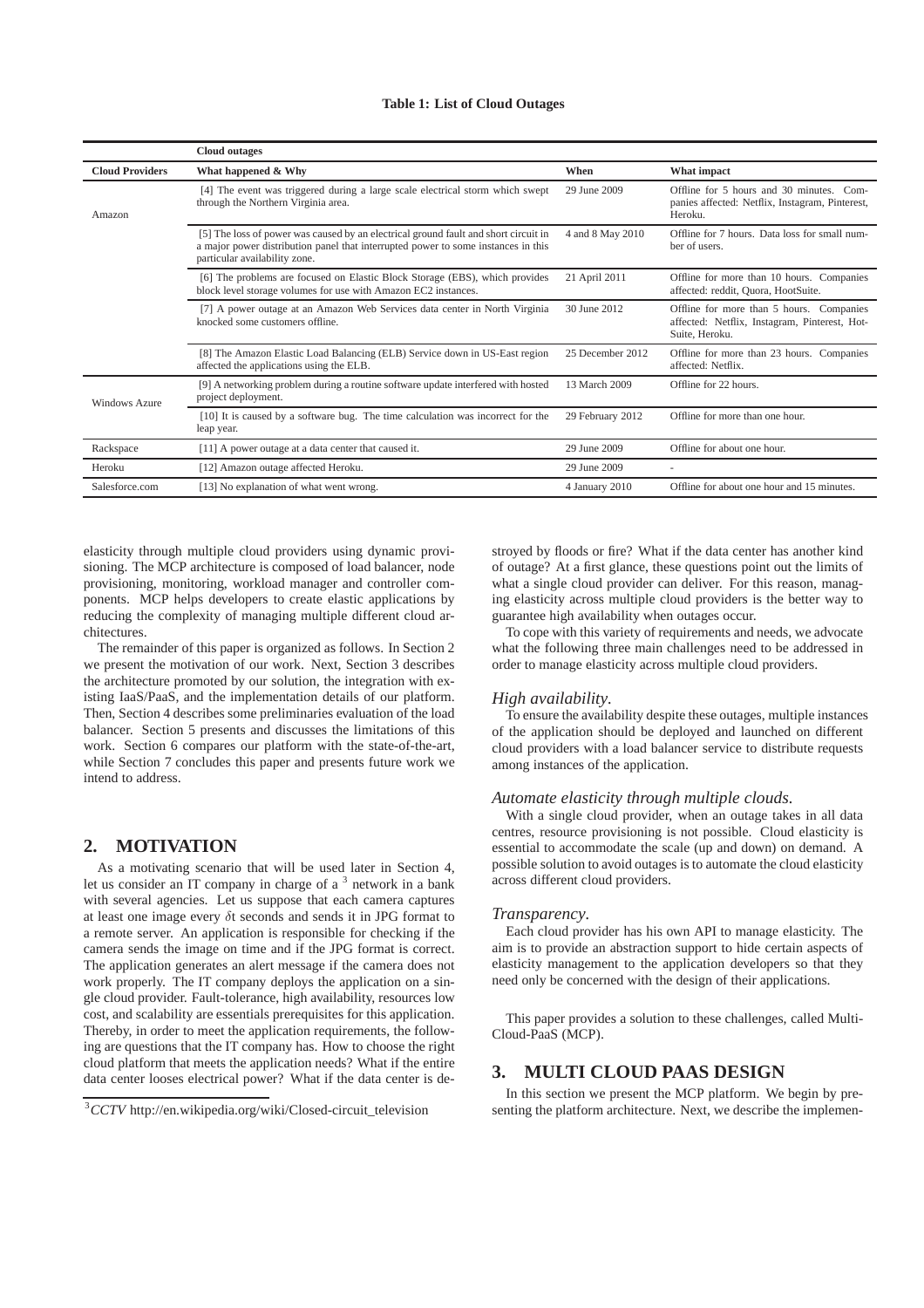tation of the MCP platform and how the existing IaaS/PaaS solutions are integrated.

## **3.1 Architecture**

Figure 1 gives an overview of the architecture of MCP. This architecture describes all the components that automate elasticity. These include full instruments for monitoring workloads, resources provisioning, load balancing, and all controller services needed to manage elasticity. In order to avoid a single point of failure, the MCP architecture should be deployed at least in two different cloud providers (cf. Figure 1). MCP architecture deployment is shown in Figure 1, in which the *load balancer*, *controller*, *node provisioning*, *workload manager*, *PaaS deployment*, and *SaaS deployment* components are deployed in cloud A. The cloud B contains the replication of these components. The *monitoring* component is deployed with the application in cloud 1 to n (cf. Figure 1). Except the *monitoring* component, there are two components per application deployed.

#### *3.1.1 Load Balancer*

The application deployed with MCP is replicated on multiple clouds (APP in Figure 1). The *load balancer* (LB) component routes requests to application instances. The LB dispatches load among different cloud providers. Before distributing load the LB asks for system information (broadcasts an alive-request-message, indicating that it is running), which from the LB point of view is a collection of application instances available for execution. The current implementation of the LB supports the Round Robin algorithm [33]. An API is proposed to extend this default behaviour with other algorithms. A Uniform Resource Locator (URL) is associated with one instance of LB. Each application deployed with the MCP has two instances of LB. The two LB instances belong to the same group. Although, only one instance of LB is active, the second one is passive.

#### *3.1.2 Controller*

The *controller* component multiplexes workloads onto an existing infrastructure, allows for on-demand allocation of resources to workloads. The system state is managed by the *controller* component. By state, we mean that information retained in one component that describes something (As example: a small table kept on each instance of LB to associate network addresses with the textual names of available hosts), or is determined by something. The system state offers the potential for improving the coherency, and reliability of the system. For components to work together effectively, they must agree on common goals and coordinate their actions. This requires each part to know something about the other. For example, the *node provisioning* keeps a table of available resources: If the developer wants to deploy an application on the resource, the controller can notify the *node provisioning* to allocate new resources for the application when the available resource is not sufficient. The second potential advantage of the system state is reliability. If information is replicated at several cloud providers and one of the copies is lost due to a failure, then it may be possible to use one of the other copies to recover the lost information. Compared to the *workload manager* and *node provisioning* components, the *controller* takes decision in the system. The Controller component should be self-adaptive in order to respond in a coherent and timely manner to changes in environment, failures of components.

The Node Provisioning (NP) component allocates and deallocates IaaS resources as needed. To accommodate the current or predictive workloads, the NP provides the necessary resources needed. When resources are no longer used or underutilized, they are released. The decision for allocating and deallocating comes from the *controller* component. The resource allocation can be provided from different cloud providers. The ability to provide resources dynamically and quickly from different clouds is essential.

## *3.1.4 Monitoring*

The *monitoring* component provides metrics about the application process and the system on which it is running. Information about currently executing process as well as the system that the monitoring service can be gathered. The *monitoring* component provides the following information:

- os: name, version, kernel, processes, memory, swap, resource limits, uptime and logins.
- cpu: model, name, family, per cpu and average usage.
- filesystem: mounted devices, disk usage, filesystem properties and usage.
- network: usage, bandwidth, interface, routes and connection status.
- process: per process information for cpu, memory, environment, credentials, arguments and other information.

The *monitoring* component notifies on any change in state of the application. The metrics collected in a time interval are sent to the Workload Manager component for analyzing.

#### *3.1.5 Workload Manager*

The Workload Manager (WM) component provides some event processing functionality [34]. All events are processed to extract drift indicators (DI). An example of DI can be a CPU consumption is greater than 90% for a period of 2 minutes. The WM is centered on DI tracking perform filtering, transformation, and most importantly aggregation of events. All the metrics (events data) sent by the *monitoring* component are continuously analyzed in terms of drift indicators that are expressed by event rules, and acts upon opportunities and threats in real time, potentially by creating derived events and forwarding it. One of WM major goals is to find a symptom and analyses it to find it root cause. The WM uses a technique called event *correlation*<sup>4</sup> to examine symptoms and identify groups of symptoms that have a common root cause. As an example of event correlation, WM takes multiple occurrences of the same event, examines them for duplicate information, removes redundancies and reports them as a single event. So fifty "memory consumption greater than 98%" alerts become a single alert that says "memory consumption greater than 98%, fifty times". The WM looks for particular patterns among the events that it monitors. When a drift occurs, the WM reports it to the *controller* component. The ability to derive instant insights into the operations of the resource provisioning is essential. Thus, the dynamic resource allocated and deallocated are important ingredient to build a platform for elastic applications. This feature allows the MCP to handle an increasing volume of transactions, services and persistence data.

<sup>4</sup>See a Computerworld article described event correlation in network and system management at http: //www.computerworld.com/s/article/83396/ Event\_Correlation?taxonomyId=16&pageNumber=1.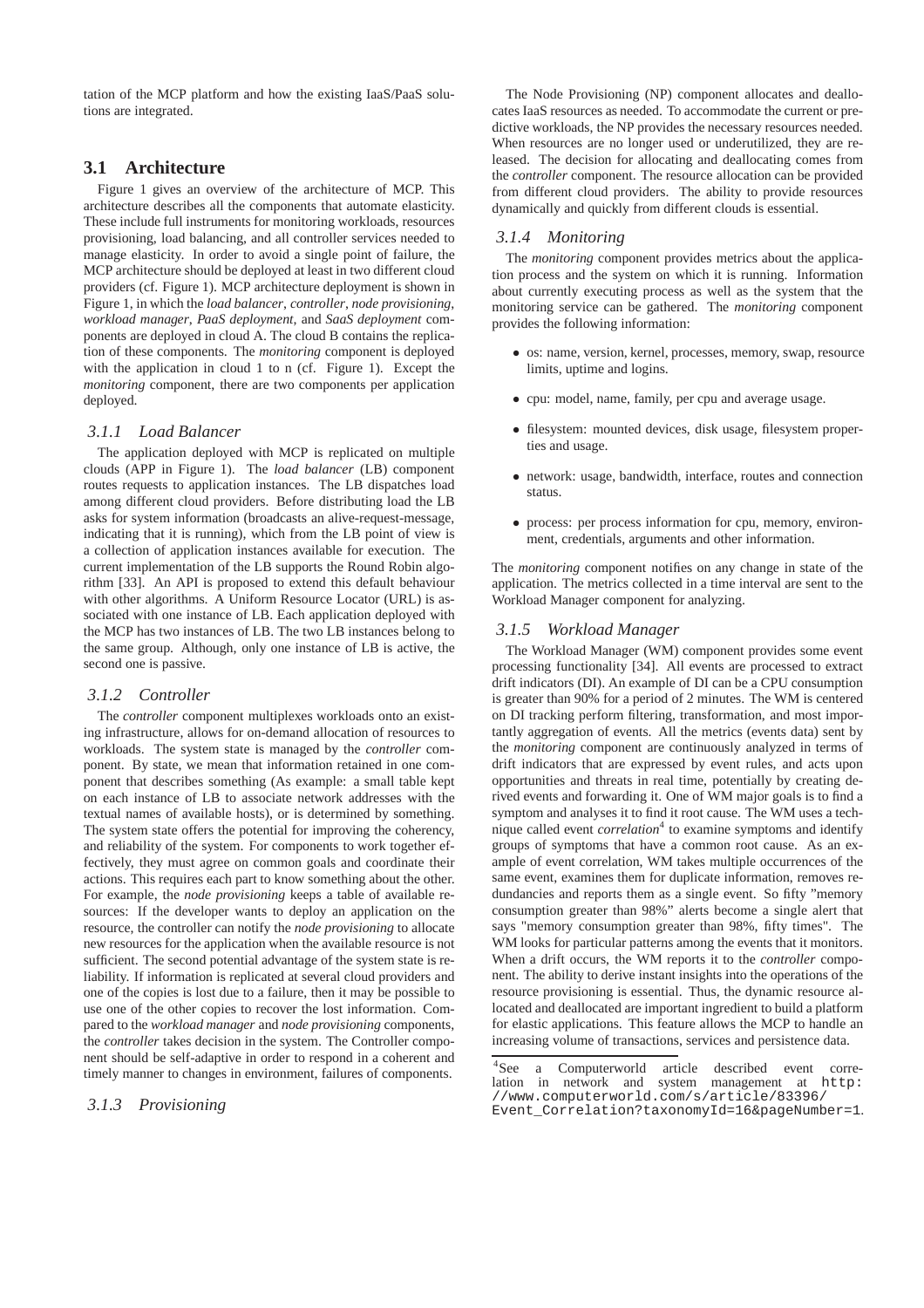

**Figure 1: Overview of the Multi-Cloud-PaaS Architecture.**

#### *3.1.6 PaaS Deployment Service*

This service deploys an instance of the Multi-Cloud PaaS on the target cloud provider. This feature is based on our previous work that deals with a generic solution for deployment in distributed environments [35]. The Multi-Cloud PaaS is deployed as a WAR file.

#### *3.1.7 SaaS Deployment Service*

This service allows to dynamically deploy/undeploy SaaS applications running on the Multi-Cloud PaaS nodes. The SaaS deployment service should take into account many complex factors (design of application's architecture, database, etc). It must be able to handle hundreds of simultaneous customers.

## **3.2 Implementation**

This section describes how the implementation of our MCP platform is achieved. MCP relies on FraSCAti [36] that is an open source platform for deploying and executing service-based applications. FraSCAti provides a component-based programming model which simplifies the development, assembly, deployment and management of composite applications. In addition, FraSCAti provides a unified way to build applications. Each component of the MCP architecture is implemented as an SCA component and these components are assembled together to form the platform. The MCP can run in a distributed fashion and managed as virtual unit platform. The Figure 2 shows the SCA architecture of MCP.

#### *3.2.1 Provisioning*

The NP provides an abstraction layer for compute and storage clouds. This component provides a unified way to the MCP to use the resources as needed. The compute and storage clouds are exposed as services. To achieve resource provisioning across differ-



**Figure 2: MCP SCA-Based components.**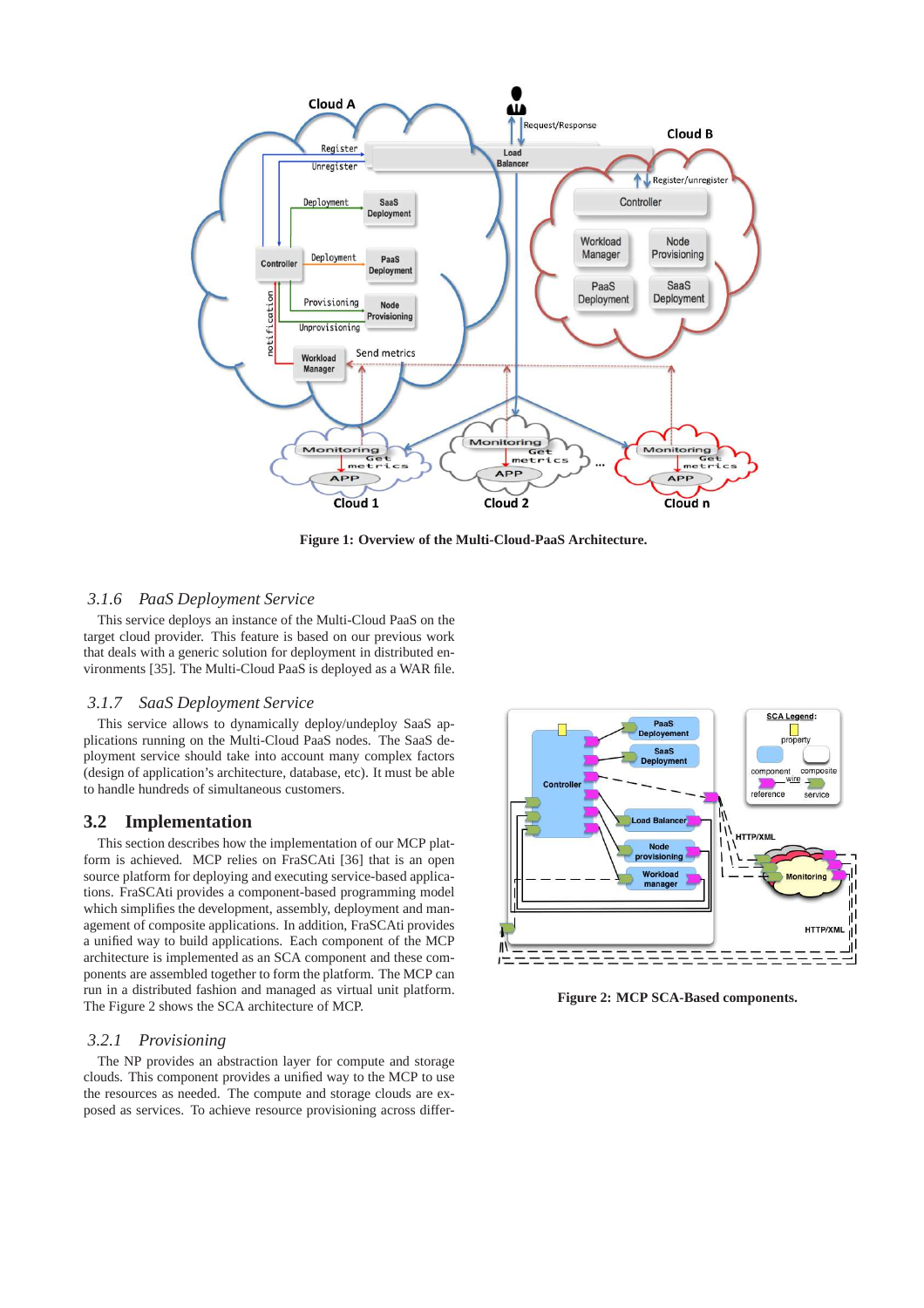ent cloud providers, the NP component uses JClouds<sup>5</sup>. JClouds is a Java API for compute and storage through multiple clouds. We use this API because it supports many Clouds<sup>6</sup>.

#### *3.2.2 Monitoring*

Application can run in standalone or distributed fashion depending on their design. The main question is how to monitor a highly distributed and heterogenous environment? The Monitoring component exposes services via REST and JMS to monitor a distributed environment. This component encapsulates a lower-level API called SIGAR developed in C. The Hyperic SIGAR API [37] was chosen because of its cross-platform support and (relatively) small computational footprint. Monitoring application activity that occurs outside of the JVM is not possible using pure Java. The Monitoring component uses a convenient way to access native libraries from pure Java code, using a C binding provided by FraSCAti. The consumer of the services exposed is the *workload manager* component or can be an external API running outside the MCP. Each application deployed with the MCP is automatically monitored. The *monitoring* component uses the aggregation mechanism to monitor standalone or distributed applications.

## *3.2.3 Workload Manager*

Related to the events received from an inbound *monitoring* component, how events can be woven together to pull out the right information? This is accomplished through Complex Event Processing  $(CEP)^7$ . To achieve this, we use DiCEPE, a Distributed Complex Event Processing Engine we have presented in our previous works [39]. The particularity of DiCEPE is the integration of CEP engines in distributed systems, and the fact that they can be exposed via various communication protocols. Event patterns, as the name suggests, allow to define, via expressions, various matching rules that can be applied to incoming events. For instance, a temporal operators can be used to compare inbound events and check whether they arrived in the anticipated order. Patterns enable us to have very fine-grained control over how events are evaluated. Overall, the WM references the *monitoring* component and also exposes services.

#### *3.2.4 Load Balancer*

As mentioned below each application has one instance of LB. It is offering high availability, load balancing, and proxying for TCP and HTTP-based applications. To realize the LB component we have implemented a non-blocking server in order to have scalability and performance. Non-blocking servers are not threaded and they use an IO loop and events to handle requests. In order to take full advantage of non-blocking technology, all of our IO and network calls have to be non-blocking as well. The LB implements an event-driven, single thread model which enables support high number of simultaneous connections at very high speed. Multiprocess or multi-threaded models can rarely cope with thousands of connections because of memory limits, system scheduler limits, and lock contention everywhere. Event-driven models do not have these problems because implementing all the tasks in user-space allows a finer resource and time management [40]. To achieve the implementation of the LB component, we use the Netty framework<sup>8</sup>. For dynamic load balancing capabilities, a group membership ser-

vice is used. To avoid a single point of failures, the LB also needs to be replicated. Hence, each application has a DNS name [41] (for example: appname.mcp.net which is associated) with two LB instances. The application deployed with the MCP is associated with the group of LB as shown in Figure 3, specifically with the active instance of the LB. When the active instance of LB fails, the passive instance of LB detects the failure and takes over as the active LB. The passive instance will check if the previous active instance has actually failed, and if so, it report to the *controller* component for instantiating a new passive LB.



**Figure 3: Load Balancer group: active-passive.**

#### *3.2.5 Controller*

All components in the MCP architecture are registered with the *controller* component. The *controller* component is responsible for taking decisions and managing the behaviour at runtime of each component according to the requirements. All requests handled by a Controller component are processed as transactions. The engine transaction is implemented for the specific needs of the MCP architecture. The goal of transactions is to ensure that all components managed by the *controller* remain in a consistent state when they are accessed by multiple transactions and in presence of crash. The *controller* must guarantee that either the entire transaction is carried out and the results recorded in permanent storage or, in the case that one or more of them crashes, its effects are completely rollbacked. Each transaction is created and managed by a coordinator. Two well-known problems of concurrent transactions can be mentioned: i) lost update and ii) inconsistent retrievals. To avoid these problems we use a serially equivalent<sup>9</sup> executions of transactions. The use of serial equivalence as a criterion for correct concurrent execution prevents the occurrence of lost updates and inconsistent retrievals. The *controller* component is the core of elasticity management, it is made to tolerate failures by the use of redundant components.

#### **3.3 Integration with existing IaaS/PaaS**

We report on the existing cloud environments on which the MCP platform has been deployed. The MCP platform is actually deployed on ten target cloud environments that is publicly acces-

<sup>5</sup> http://www.jClouds.org/

<sup>6</sup> http://www.jClouds.org/documentation/reference/supportedproviders/

<sup>7</sup>**CEP**: Computing that performs operations on complex events, including reading, creating, transforming, or abstracting them. [38] 8 https://netty.io

<sup>9</sup> **serial equivalence**: if each of several transactions is known to have the correct effect when it is done on its own, then we can infer that if these transactions are done one at a time in some order the combined effect will also be correct [42].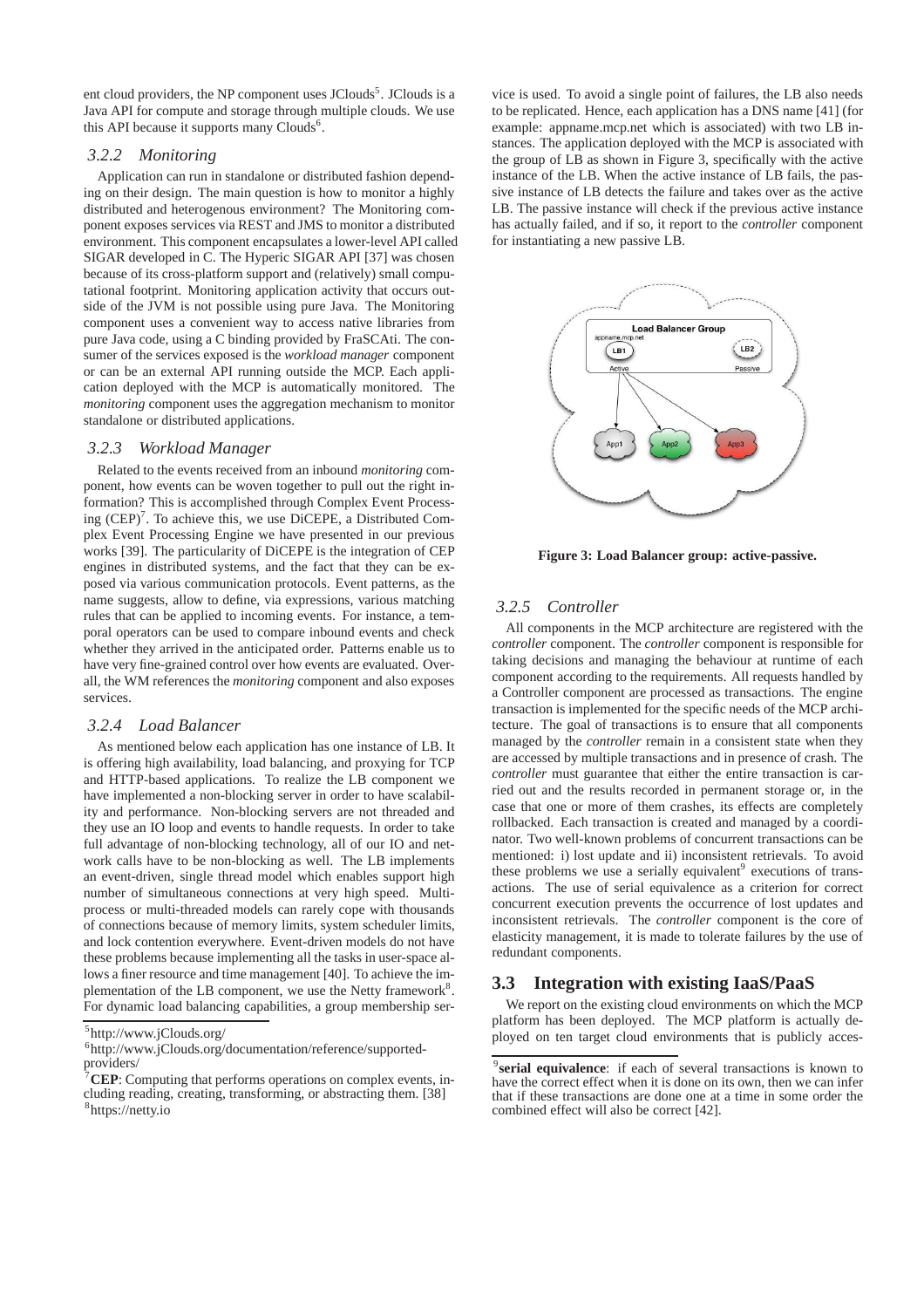sible on the Internet<sup>10</sup>. The deployment is done with IaaS/PaaS providers. With IaaS, resources are provisioned from Windows  $A$ zure<sup>11</sup>, DELL KACE<sup>12</sup>, and Amazon EC2<sup>13</sup>, we installed a PaaS stack composed of Linux distribution, a Java Virtual Machine, a web container and FraSCAti. We also provide PaaS resources from CloudBees<sup>14</sup>, OpenShift<sup>15</sup>, dotCloud<sup>16</sup>, Jelastic<sup>17</sup>, Heroku<sup>18</sup>, Appfog<sup>19</sup>, Eucalyptus private Cloud. The MCP platform extends an experiment that was presented in our previous work [43].

## **4. VALIDATION**

In this section, the preliminary experiments of the MCP architecture focuses on the Load Balancer performance. In fact, the LB distributes incoming requests that can introduce overhead.

## **4.1 Load Balancer Overhead**

Considering our scenario mentioned in Section 2, we are specially interested in the manager that monitors the video cameras. Since the cameras send the images capture to the server, our manager can monitor for **SEND** events. To evaluate our LB, we try to focus on the introduced overhead. To focus on the overhead introduced by the LB, with Internet lag, all the benchmark experiments were performed with two different cloud providers. The LB and the application were deployed respectively on Windows Azure and DELL KACE.

To evaluate the overhead of the LB instance, 10,000 images were sent to the application. We evaluated two cases of this scenario where the **SEND** event and images were checked: i) directly with the Application, and ii) with the LB. The benchmark was executed ten times on each of the two cases. In Table 2, we present the results of the average execution time for each case, as well as the mean overhead introduced by the LB run-time.

| Table 2: Execution time and overhead           |                     |        |  |  |  |  |  |
|------------------------------------------------|---------------------|--------|--|--|--|--|--|
| Implementation   Avg. exec. time   LB overhead |                     |        |  |  |  |  |  |
| APP                                            | $13.93$ sec         |        |  |  |  |  |  |
| $APP + LR$                                     | $14.10 \text{ sec}$ | 1.45\% |  |  |  |  |  |

Overall, these benchmarks show that there is a small overhead introduced by adding the LB layer, the execution time is still acceptable and the benefits provided by the MCP platform (cf. Section 3) outweigh the difference in the execution time.

## **4.2 Performance**

In order to evaluate the performance of our load balancer component, we use a benchmark tool called inject  $32^{20}$ . Using this tool, we generate 134, 021 requests and continuously connects to one instance of LB to fetch the selected object from the server in loops

- <sup>16</sup>https://www.dotcloud.com/
- <sup>17</sup>http://jelastic.com/
- <sup>18</sup>http://www.heroku.com/
- <sup>19</sup>http://www.appfog.com/
- <sup>20</sup>Available at http://1wt.eu/tools/inject/

for 156, 000 ms. Statistics are collected every second, so we have 156 measures. The network bandwidth is measured at the HTTP level and does not account for TCP acks nor TCP headers. This tool measures the load balancer performance with three important factors:

- **The session rate**: This factor directly determines when the load balancer will not be able to distribute all the requests it receives. It is mostly dependent on the CPU.
- **The session concurrency**: Generally, the session rate will drop when the number of concurrent sessions increases. The slower the servers are, the higher the number of concurrent sessions for a same session rate.
- **The data rate**: This factor generally is at the opposite of the session rate. It is measured in Megabytes/s (MB/s), or sometimes in Megabits/s (Mbps).

| <b>Table 3: Performance benchmark results</b> |                                                               |             |  |                |  |  |  |  |
|-----------------------------------------------|---------------------------------------------------------------|-------------|--|----------------|--|--|--|--|
|                                               | Session rate   Concurrency   Data rate   Failures   Avg. time |             |  |                |  |  |  |  |
| 850                                           | 283                                                           | $4560$ kB/s |  | $3 \text{ ms}$ |  |  |  |  |

To focus on the performance of our load balancer component in real condition, the benchmarks were performed on a Windows Azure Cloud, using a Virtual Machine with a 2.0 GHz AMD Opteron (tm) processor, 3.5 GB RAM, Ubuntu Server 12.0.4 LTS 64 Bit and Oracle Java 6. As noticed in Table 3, 134, 021 requests were send to the load balancer, the session rate is 850 HTTP requests per second, with 283 concurrent connections which have the data rate (HTTP headers+data only) of 4560 kB/s. All HTTP requests were processed without error. Of course this takes into account the added work induced by network traffic. The load balancer has at average 283 concurrent sessions. This number is limited by the amount of memory and the amount of file-descriptors the system can handle.

Our LB is software-based<sup>21</sup> (Layer-7 of the OSI model) load balancer. Obviously, the best performance can be reached by adding the lowest overhead, which means processing the packets at the network level. One of the most common questions when comparing hardware-based to software-based load balancers is why such a gap between their session count exists. In fact, it depends whether the load balancer has to manage TCP/IP stack or not. TCP/IP stack requires that once a session terminates, it stays in the table in TIME\_WAIT state long enough to catch late retransmits, which can be seen several minutes after the session has been closed. After that delay, the session is automatically removed [44]. The sessions in this state do not carry any data and are very cheap. Since they are transparently handled by the OS, a proxy never sees them and only announces how many active sessions it supports. But when the load balancer has to manage TCP, it must support very large session tables to store those sessions.

Overall, given the low resources used by the LB, the results obtained in Table 3 are satisfactory.

## **5. DISCUSSION AND LIMITATION**

This section presents and discusses the evaluation in Section 4 and the limitation of this work. Our preliminaries evaluation only

 $\frac{10}{10}$ available at http://multicloudpaas.soceda.cloudbees.net/

<sup>11</sup>https://www.windowsazure.com

<sup>12</sup>https://www.kace.com/

<sup>13</sup>http://aws.amazon.com/ec2/

<sup>14</sup>http://www.cloudbees.com/

<sup>15</sup>https://openshift.redhat.com

 $^{21}$ Laver-7 load balancing involves cookie-based persistence, URL switching and such useful features (application availability and scalability).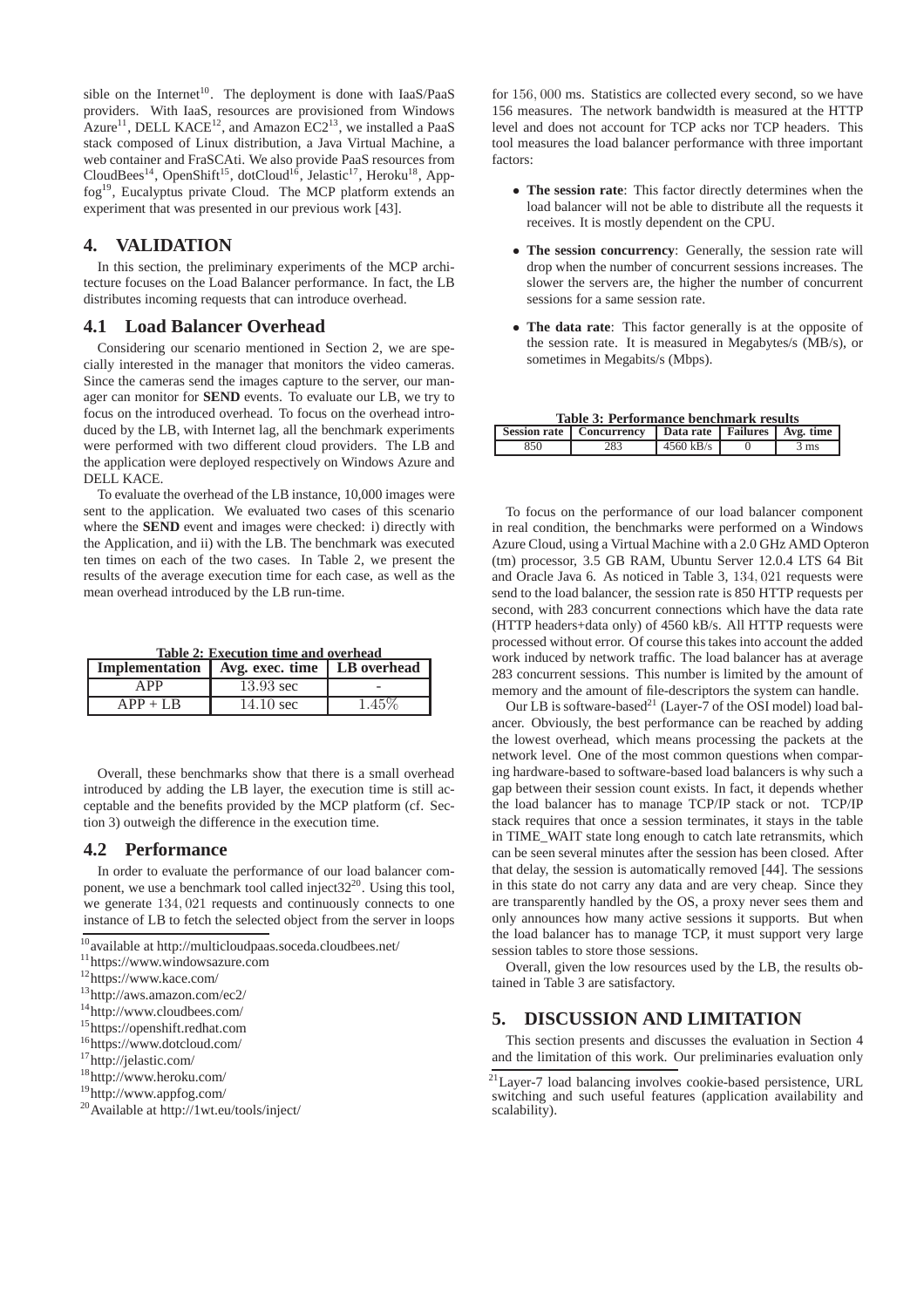focus on the LB component. In fact, the LB distributes incoming requests that can introduce overhead. What we expect from this evaluation is that the overhead introduced by the LB should be negligible in order to ensure acceptable response time. As reported in Section 4, the overhead introduced is small and the performance of the LB is also satisfactory. We assume that other aspects of evaluation should be taken into account to validate the MCP architecture.

Currently, the algorithm strategy that our LB uses is round-robin. However, there are other sophisticated load balancing strategies [45, 46] that are not yet tested. Therefore, there is a need to find the load balancing technique that can improve the performance by balancing the workload across all the nodes in a multi-cloud environment. The application replicated through the multi cloud do not interact with data base. In fact, the mechanism of data replication on multi cloud is not taken into account in this work. Several cloud providers have different and increasingly more advanced services for elasticity and also replication, these features are also not necessarily compatible. The solution based on multi cloud tends to be constrained by the least common denominator of features provided. Also, exploitation of new specific features will not necessarily be accessible through a multi cloud solution or their exploitation may be delayed since the multi cloud solution needs to be updated accordingly.

### **6. RELATED WORK**

This section presents some of the related work from different fields of research that are relevant to our contribution. Managing elasticity across multiple cloud providers is a challenging issue. However, although managed elasticity through multiple clouds would benefit when outages occur, few solutions are supporting it. For instance, in [32] the authors present a federated cloud infrastructure approach to provide elasticity for applications, however they do not take into account elasticity management when outages occur. Another approach was proposed by [47], which managed the elasticity with controller and load balancer. However, their solution does not address the management of elasticity through multiple cloud providers. The authors in [48] propose a resource manager to manage application elasticity. However their approach is specific for a single cloud provider. Amazon EC2, Windows Azure, Jelastic already provide a load balancer service with a single cloud to distributed load among virtual machines. However, they do not provide mechanism to allow LB across multiple cloud providers. Different approaches of dynamic load balancing have been proposed in the literature [49], [50], [51], however they do not provide a mechanism to scale the load balancers themselves. The authors in [52], [53] have explored the agility way to quickly reassign resources. However, their approach do not take into account a multi cloud environment.

## **7. CONCLUSION**

This paper presents a Multi-Cloud-PaaS architecture to manage elasticity across multiple cloud providers. Related to the Inter-Cloud Architectural taxonomy presented in [54], our work can be classified into the Multi-Cloud service category. We surveyed each of the concepts related to manage elasticity across multiple clouds and pointed out problematics. To address these problems, this paper proposes an architecture, describes the interactions between each component of this architecture. The purpose of the Multi-Cloud-PaaS architecture presented in this work is to demonstrate the feasibility of our approach. The integration with existing solutions and the evaluation results show significant benefits to cloud users and cloud providers. In future work we plan to address the following two main points. First, evaluate other MCP architec-

ture components and improve the proxy-based load balancer performance. Second, we will investigate how the concept of federated multiple clouds can be used to reduce the resource provisioning cost, while maintaining the Quality of Service (QoS) to customers who use the resources.

## **Acknowledgment**

This work is partially funded by the ANR (French National Research Agency) ARPEGE SocEDA project and the EU FP7 PaaSage Project.

### **8. REFERENCES**

- [1] P. Mell and T. Grance, "The NIST definition of cloud computing (draft)," *NIST special publication*, vol. 800, p. 145, 2011.
- [2] KPMG, "Clarity in the Cloud : A global study of the business adoption of Cloud," 2011. http://tinyurl.com/chfdzun.
- [3] V. Katukoori, "Standardizing availability definition," *University of New Orleans, New orleans, La., USA*, 1995.
- [4] Seth Eliot, "A Summary of the Amazon Web Services June 29 Outage," June 2009. http://tinyurl.com/cokv63t.
- [5] Rich Miller, "Amazon Addresses EC2 Power Outages," May 2010. http://tinyurl.com/3akfv7q.
- [6] Rich Miller, "Major Amazon Outage Ripples Across Web," April 2011. http://tinyurl.com/3qpp2ts.
- [7] Barb Darrow, "Latest outage raises more question about Amazon cloud," June 2012. http://tinyurl.com/82oqfh2.
- [8] Amazon, "Summary of Amazon ELB Service outage in the US-East Region," December 2012. http://tinyurl.com/bjnxn7w.
- [9] "Microsoft MSDN AZURE Outage," March 2009. http://tinyurl.com/clp2x2v.
- [10] "Microsoft MSDN AZURE Outage," Feb 2012. http://tinyurl.com/cdy4scn.
- [11] "What Went Down At Rackspace Yesterday? A Power Outage And Some Backup Failures," June 2009. http://tinyurl.com/34j9tyf.
- [12] "Heroku Outage," June 2009. http://tinyurl.com/cxoomya.
- [13] "Salesforce.com Hit by One Hour Outage," June 2009. http://tinyurl.com/yfxfwm5.
- [14] M. Armbrust, A. Fox, R. Griffith, A. Joseph, R. Katz, A. Konwinski, G. Lee, D. Patterson, A. Rabkin, I. Stoica, *et al.*, "A view of cloud computing," *Communications of the ACM*, vol. 53, no. 4, pp. 50–58, 2010.
- [15] N. Leavitt, "Is cloud computing really ready for prime time," *Growth*, vol. 27, no. 5, 2009.
- [16] InfoWorld, "The 10 worst cloud outages (and what we can learn from them)." http://tinyurl.com/br9ck4a.
- [17] Zdnet, "Amazon cloud down; Reddit, Github, other major sites affected," October 2012. http://tinyurl.com/95kmk8y.
- [18] SearchCLoudComputing, "Cloud computing outages: What can we learn?." http://tinyurl.com/cnnlrg3.
- [19] G. Briscoe and A. Marinos, "Digital ecosystems in the clouds: Towards community cloud computing," *CoRR*, vol. abs/0903.0694, 2009.
- [20] R. Chow, P. Golle, M. Jakobsson, E. Shi, J. Staddon, R. Masuoka, and J. Molina, "Controlling data in the cloud: outsourcing computation without outsourcing control," in *Proceedings of the 2009 ACM workshop on Cloud computing security*, pp. 85–90, ACM, 2009.